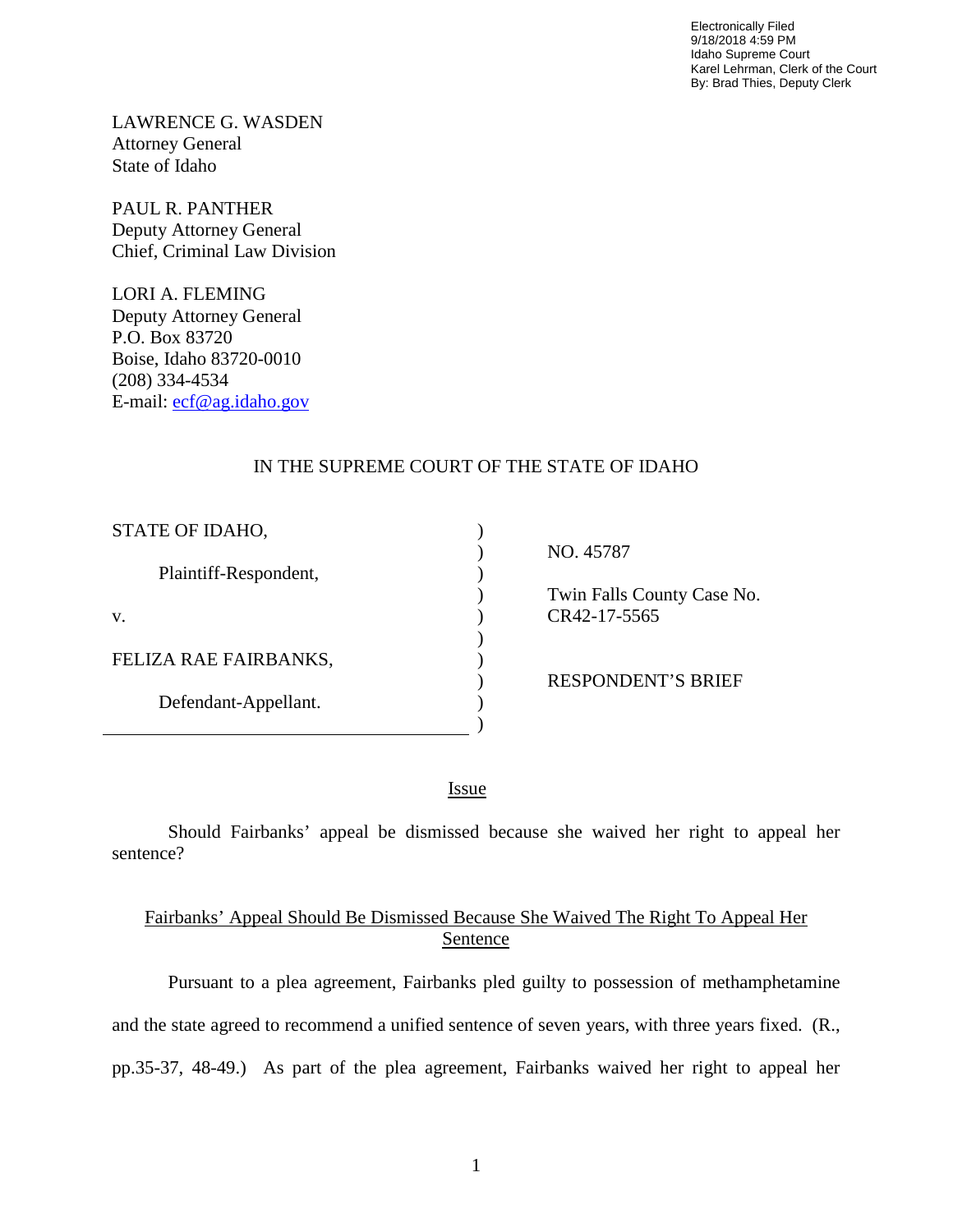sentence unless the district court exceeded the state's recommendation. (R., p.49.) The district court imposed a unified sentence of seven years, with two years fixed. (R., pp.75-80.) Fairbanks filed a notice of appeal timely from the judgment of conviction. (R., pp.84-88.)

"Mindful that she waived her right to appeal," Fairbanks nevertheless asserts that her sentence is excessive in light of her substance abuse and desire for treatment, mental health issues, family support, and purported remorse. (Appellant's brief, pp.3-5.) Fairbanks' appeal should be dismissed because she specifically waived her right to appeal her sentence when she entered into the plea agreement.

The waiver of the right to appeal as a component of a plea agreement is valid and will be enforced if it was made voluntarily, knowingly and intelligently. State v. Murphy, 125 Idaho 456, 872 P.2d 719 (1994).

Pursuant to the plea agreement, signed by Fairbanks, Fairbanks waived her right to "appeal any issues in this case, including all matters involving the plea or the sentence and any rulings made by the court" unless the district court exceeded the three-year determinate portion of state's sentencing recommendation. (R., p.49 (emphasis original).) At the guilty plea hearing, the district court reiterated that, as part of the plea agreement, Fairbanks was waiving her right to appeal her sentence "unless the Court exceeded the three-year fixed part of the State's recommendation," and Fairbanks confirmed that she understood the waiver. (7/17/17 Tr., p.5, L.23 – p.6, L.8.) The district court subsequently found that Fairbanks had entered her plea knowingly, voluntarily, and intelligently, and Fairbanks has not challenged that determination on appeal. (R., p.48; 7/17/17 Tr., p.8, Ls.3-9.) At sentencing, the district court imposed a unified sentence of seven years, with only two years fixed – a lesser sentence than the one recommended by the state. (R., pp.75-80.) Because the district court did not exceed the state's sentencing